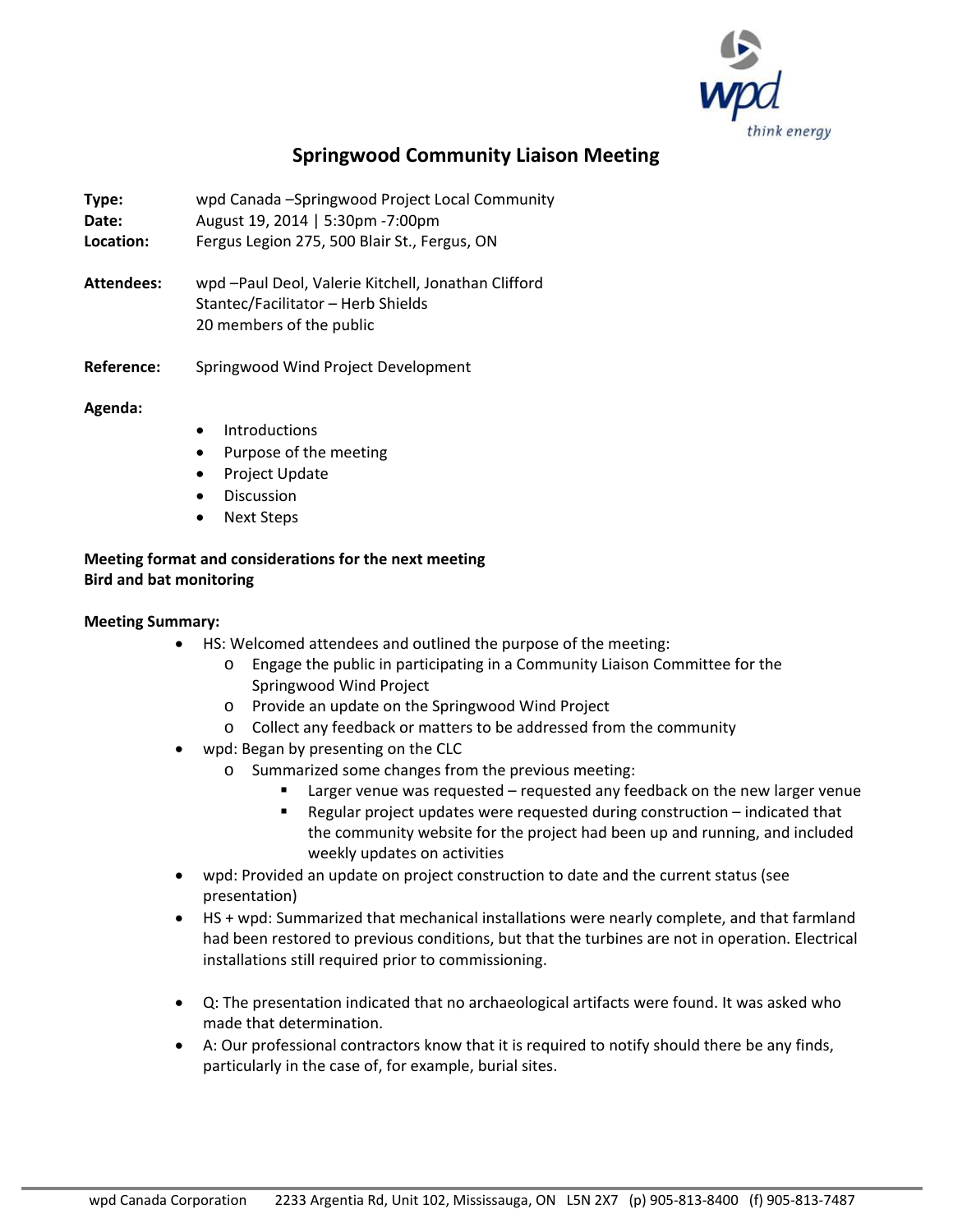- Q: Asked about bird fatalities. Indicated that there are a number of birds that are followed by the people in the area, such as an osprey. Expressed that the osprey would have been killed if the nearby turbine had been turning. Stated dissatisfaction with wpd relying on regulations.
- A: Explained that post construction monitoring is required as per the REA conditions.
- Q: Asked how post construction monitoring surveys work. Stated that minimum standards are insufficient. Asked whether wpd would be better citizens, better community partners, rather than rely on regulations.
- A: Provided high level overview of bird and bat monitoring, and committed to having a presentation with experts who can speak to the issue, at the following meeting.
- Q: Expressed that there should be a higher quality of bird and bat monitoring, and that the issue is a political agenda that is not trusted.
- A: Committed to taking note of the comments and sending the minutes to the MOECC
- Q: Asked why raptor surveys are conducted in the Fall, as there are gone by that time.
- A: Monitoring follows prescribed guidelines set out by the Ministry.
- Q: Asked how wpd can expect people to attend this meeting when it is scheduled at 5:30. Indicated that the meeting should start not earlier than 7 so that people have a chance to make it due to work.
- A: Acknowledged that the next meeting could be held later.
- wpd: Presented complaints that had been addressed during the construction period (see presentation).
- Q: Acknowledged that wpd did addressed things after a while, but that those items should have been common sense to begin with. Asked how it took so long to fix this.
- Q: Indicated that folks along  $2^{nd}$  Line and  $20^{th}$  Sideroad received letters that were hand dropped, and which outlined the wrong route. Asked how this could have happened and expressed frustration with inaccuracies.
- A: Indicated that wpd would look into it and respond.
- Q: Asked why wpd was transporting things in the middle of the night. Asked if they were oversized loads which wpd was trying to hide. Indicated that it happened last week or the week before that. Stated that nothing oversized is supposed to be shipped at night.
- A: Indicated that wpd would look into it and respond.

#### **wpd follow-up response**:

wpd entered into a Roads Use Agreement with the Township, which outlined the roads within the Township to be used to transport equipment and components to the project site. In planning the overall haul route, our turbine supplier and the transportation company they engaged obtained haul permits for the routing within Wellington County, but were unaware that this did not allow them to deviate from the agreed upon route within the Township. When wpd was alerted by Township officials that trucks were accessing incorrect routes, wpd immediately informed the turbine supplier they had to abide by the agreed upon route. It took some time for this information to be relayed to all drivers transporting equipment to the site; however, the situation was eventually rectified and the agreed upon haul route was respected by all the drivers. wpd regrets that there was some confusion regarding haul routes.

With regards to transportation at night, while delivery at night is not ideal, it does allow for the avoidance of high traffic hours, and the delivery was conducted under the supervision of police escort.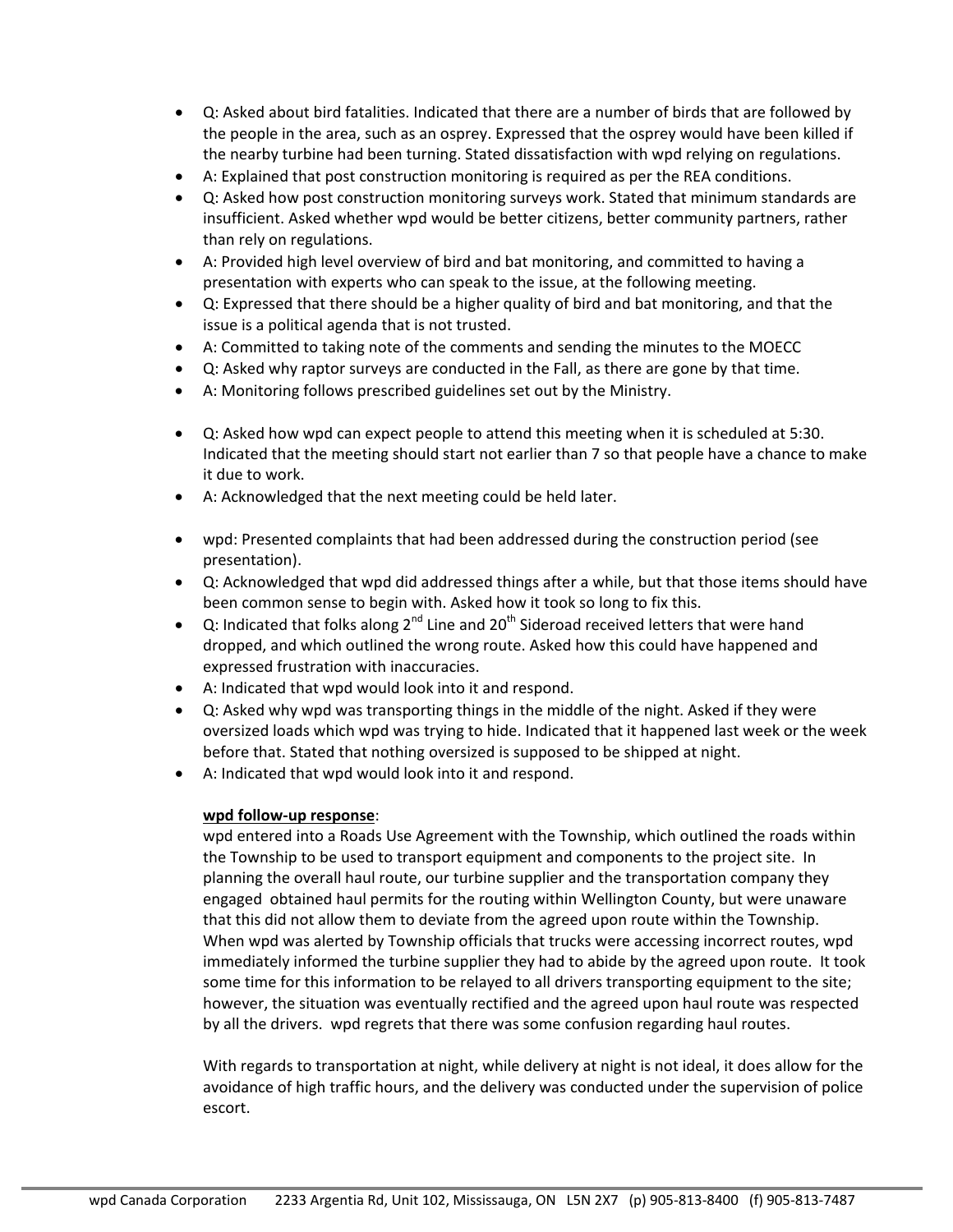- Q: Asked if the minutes would be posted, and if so, when.
- A: wpd indicated that the minutes would be posted within a week.
- Q: Asked if the responses would be included.
- A: wpd indicated that the responses would be included.
- Q: Asked if wpd could go above and beyond the baseline requirements under the regulations. Asked for a yes or no response.
- A: Explained that there are prescribed requirements under the REA process which must be met. Indicated that wpd follow up with a response.

#### **wpd follow-up response:**

The requirements to develop and operate wind energy projects were formulated by highlyqualified professionals to ensure minimum impact to the public, wildlife and the natural environment; for example, the Ministry of Natural Resources determines the nature, frequency, and timing of bird surveys, drawing upon their own extensive expertise with Ontario's natural wildlife. wpd works with highly qualified consultants to ensure all these rules and regulations are followed; subject matter experts within the regulatory bodies are there to ensure we do.

- Q: Asked about turbine lighting. Indicated that the question had been asked before. Asked why it is that you can lie on the ground 20km from the project and see them. Stated that it was understood it was for aircraft, but asked why they have to be so strong?
- A: Explained that wpd has to meet Transport Canada regulation.
- Q: Indicated that wpd continued to rely on regulations. Asked if the lights that were up there already would be the ones used. Asked if what was seen at present was the intensity they would be moving forward.
- A: Indicated that yes the lights would be the same intensity and committed to providing the applicable lighting regulation.

#### **wpd follow-up response**:

Turbines are required to have one CL-864 medium intensity red flashing light. Not all turbines need to be lit, depending on their position relative to each other. For Springwood, turbines 1,2 and 4 will be lit. Transport Canada lighting standards can be found here: <http://www.tc.gc.ca/eng/civilaviation/regserv/cars/part6-standard-standard621-3868.htm> Section 12.1 addresses wind turbines.

- Q: Stated that the overall issue is about resident's lives, the enjoyment of their lives, being able to enjoy the rest of their lives into retirement. Stated that wpd simply moves forward because the regulations indicated that it is acceptable. Stated that the project was very close to Bob Wright's airstrip, which is a regulated airstrip. Indicated that York Soaring, and other schools in the area, foster the pilots of the future. Stated that it is clear that the project was moving forward, and instead of trying to make these more livable, wpd follows regulations. Indicated that wpd hasn't heard anything about the vortices coming off of these turbines. Stated that a person has already crashed into one, let alone birds.
- A: wpd committed to provide a report on vortices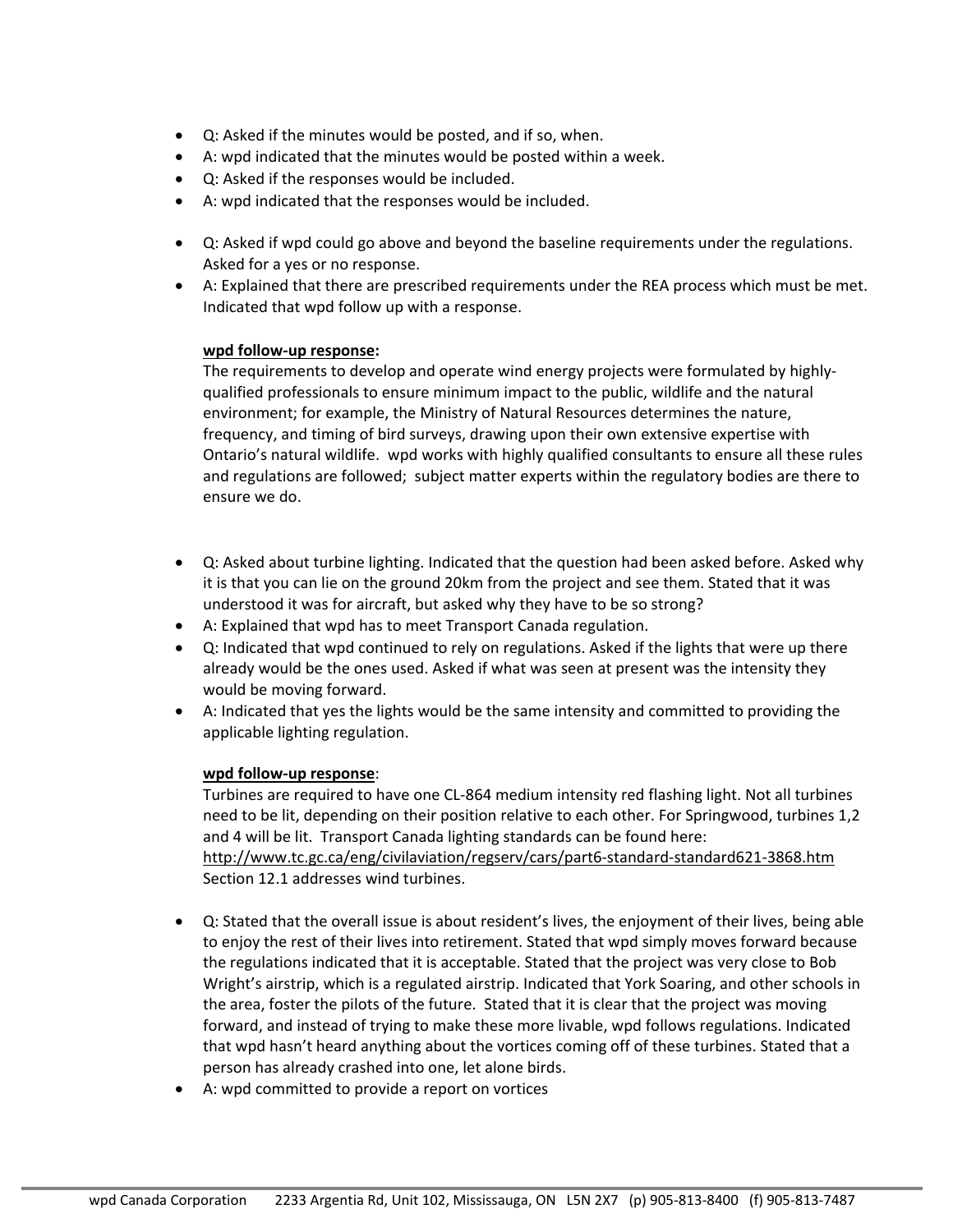• Q: Stated that that should have been provided ages ago.

## **wpd follow-up response:**

Generally, turbulence from wind turbines dissipates around 500m (roughly 8-10 blade lengths) from the turbine. A recent study for a wind project in the Niagara region studying the turbulence impact on a neighboring aerodrome was published. It can be found through this link here: [http://www.wainfleetwindenergy.ca/PDF/rea/800532-CAVA-T-01-C-Rankin-](http://www.wainfleetwindenergy.ca/PDF/rea/800532-CAVA-T-01-C-Rankin-Wainfleet_Turbulence_Intensity_Assessment.pdf)Wainfleet Turbulence Intensity Assessment.pdf Although wpd uses different turbines than those mentioned in the report, similar results can be expected.

- HS: Explained that it is understood that things can be an incredible inconvenience, but that what wpd can do is minimize the disturbance, meeting the regulations, and causing any issue to be resolved.
- Q: Stated that following the last meeting, a conversation was had with the President, asking whether a contingency fund was available to address community issues. It was stated that any responsible company would have such a fund, given the issues. Indicated that no follow up on this was received.
- A: Indicated that wpd would look into it and respond.

## **wpd follow-up response:**

It was unclear as to what kind of 'fund' is being referred to here. wpd does allocate funds towards community consultation and engagement, and will continue to do so throughout the life of the project into decommissioning. wpd is prepared to address any issues that may arise as a result of the project, including case by case issues that may be reasonably mitigated.

- Q: Asked if HS has driven through the Shelburne project at night.
- A: Indicated that no he had not.
- Q: Expressed that it was shameful to be standing there talking about these things while not having done so.
- Q : Asked if there would be a series of meetings, and whether the same staff could be at each of these meeting for consistency.
- A: Explained that this was the third meeting of its kind for Springwood, with one more required. Stated that there may be scheduling conflicts, but that some consistency may be maintained. Explained that wpd was hoping to engage community members to join the CLC as well for the next meeting. Explained that wpd is required to hold one more. Stated that it is possible that there may be more after that, but that at the moment the CLC lacks members.
- Q: Stated that it sounded like wpd would have no more meetings if no one joined the CLC. Stated that no one would join because it is "us against you".
- A: Explained that wpd was looking for concrete expressions of interest. It would be useful to know what kind of a forum would make the most sense to the community and what kind of information is desired.
- Q: Stated that the community needs to be more involved in impacting the project, in changing things. Indicated that there was no community support.
- A: Explained that joining the CLC would not be about endorsing it, but about ensuring that more information is conveyed.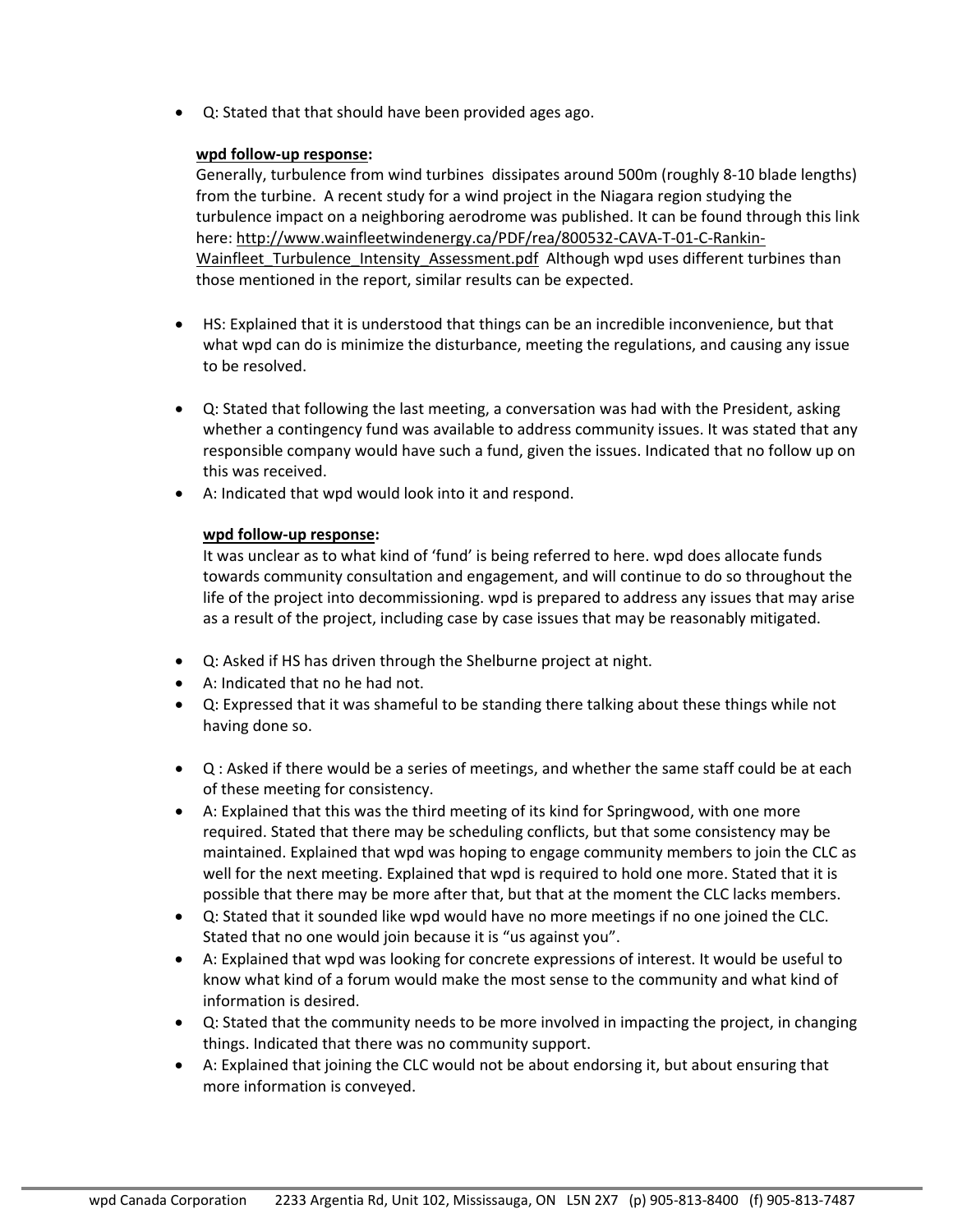• Q: Stated that they saw little point to joining, as the information wpd provides is not even accurate.

## **wpd follow-up response:**

wpd will continue to periodically provide information/updates to residents throughout the life of the project.

- Q: Asked whether wpd had any share in the property across the street, just south of the single turbine. Asked who owns it. Stated that the situation fosters distrust when it seems like a farmer just bought new land so easily. Stated that they wanted to know whether wpd has a stake in it.
- A: Indicated that most likely wpd did not, but would confirm information on that.

#### **wpd follow-up response:**

wpd Canada does not have a stake in the property in question.

- Q: Stated that the truck that installed the polls were painted/disguised orange and white to make them look like they were Hydro One. Indicated that that fosters distrust.
- A: Explained that that would have been Hydro One or their contractor.
- Q: Stated that they were cutting cheque when it came to clearing brush, but that regardless of whether the cheque was accepted, they just cleared the brush anyway. Indicated that Hydro One does not do that.
- Q: Asked about the cables to the transformer, and whether they rated just for the project, or for more.
- A: Explained that they are always rated over. Clarified that the project actually has a switching station, not a transformer station.
- Q: Stated that there is a transformer station where the project connects.
- A: Explained that there is a point where the project ends and Hydro One's responsibility and ownership begins.
- Q: Requested confirmation that the line was setup just to carry power from 4 turbines. Expressed that that seemed unlikely.
- A: Explained that Hydro One has a test that they use to assess whether the connection is worth it. They make the assumption that they can connect other customers and assesses the cost/benefit.
- Q: Stated that wpd has a say in the use of the other capacity.
- A: Stated that no, wpd had no say in that.
- Q: Stated that clearly wpd may not have a project at the moment, but asked if wpd was investigating other opportunities in the area.
- A: Stated that at the moment, there are no investigations by wpd in the area.
- Q: Asked for clarification regarding 'at the moment'
- A: Stated that wpd is a developer, and that there would be no commitment to not explore projects anywhere ever.
- Q: Responded that that was understood, but that there is capacity for wpd to connect.
- A: Indicated that last wpd checked, no there was not, but that it was unclear when the capacity numbers had last been updated.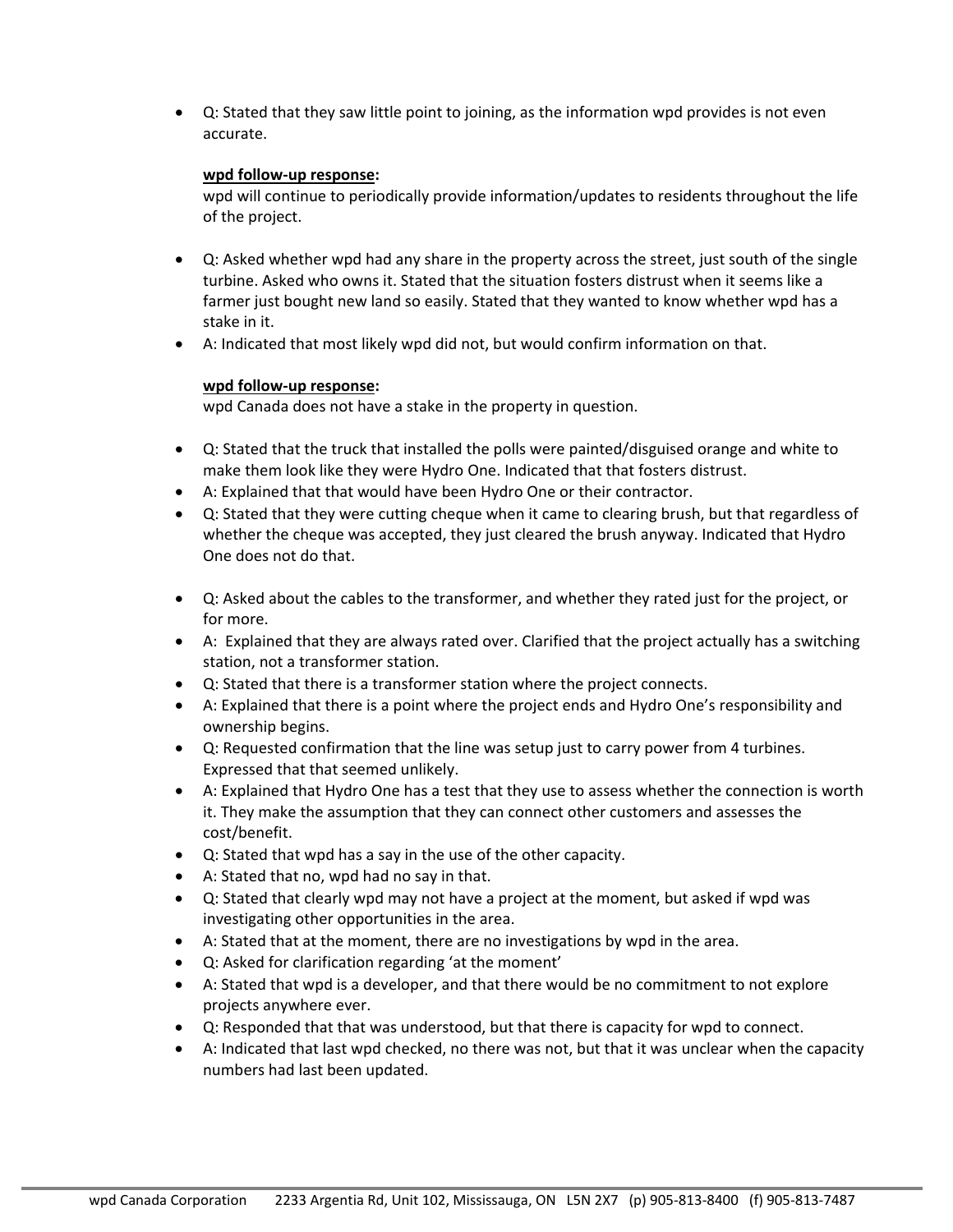- Q: Asked why wpd would want to change the format of the CLC. Stated that wpd wanted to close it off so only some people could speak.
- A: Stated that the meetings would remain open to the public. Explained that having active members of the CLC allows for more feedback on wpd' s actions and better information sharing. Indicated that so far wpd had received one application.
- Q: Expressed that if people did form a committee, then it could become a full time job. Stated that it may be better to have the current forum where all can speak. Expressed that when that application had been submitted, the thought was to keep your friends close and your enemies closer.
- Q: Asked whether there would there be a 24/7 line for use if there were any issues.
- A: Stated that there would be a line and email. Explained that while no one would respond at 3am, but wpd is required to respond within 48hrs.
- Q: Stated that they have been having interference with TV signal. Indicated that they used to get TVO perfectly, and suddenly do not. Explained that they have it on aerial – 19 and 28, and usually we get it.
- Q: Stated that potential issue with Wi-Fi was a concern, as it is needed for work.
- A: Explained that there are assessments one can do regarding telecommunications, and that an assessment of the area was done. Explained that one can determine whether the project was sited within consultation zones for point to point systems for example. Regarding TV via aerial, explained that some things can be assessed on a case by case basis.
- Q: Asked what the voltage / output was of the turbines and how they achieved the change to feed into the grid. Asked if the change was achieved with windings.
- A: Stated that yes, it is windings.
- Q: Asked if there would be voltage spikes, or would emit dirty power.
- A: Stated that there would be no voltage spikes; if there was, then it would have to be powered down so that the problem can be fixed.
- Q: Asked if there anything the community could do to shut the project down?
- A: Stated that concerns can be expressed to the regulatory bodies, and that wpd would be submitting the minutes to the MOECC.
- Q: Asked how much wpd gets from the government?
- A: Responded that the rate is 13.5 cents per kilowatt-hour
- Q: Asked if the FIT program was closed.
- A: Explained that the current builds are being built, and that that would be it for this program. Stated that the Province would determine how any future procurement would take place.
- Q: Asked how they could find out what was happening with leases around the area which they are concerned may be developed as wind projects.
- A: Indicated that they may have to ask the holders of those leases.
- Q: Expressed concern because the province wishes to build 10,000 wind turbines.
- Q: Asked how much it costs wpd to build the projects, what kind of return is involved, and how long it takes to make profit.